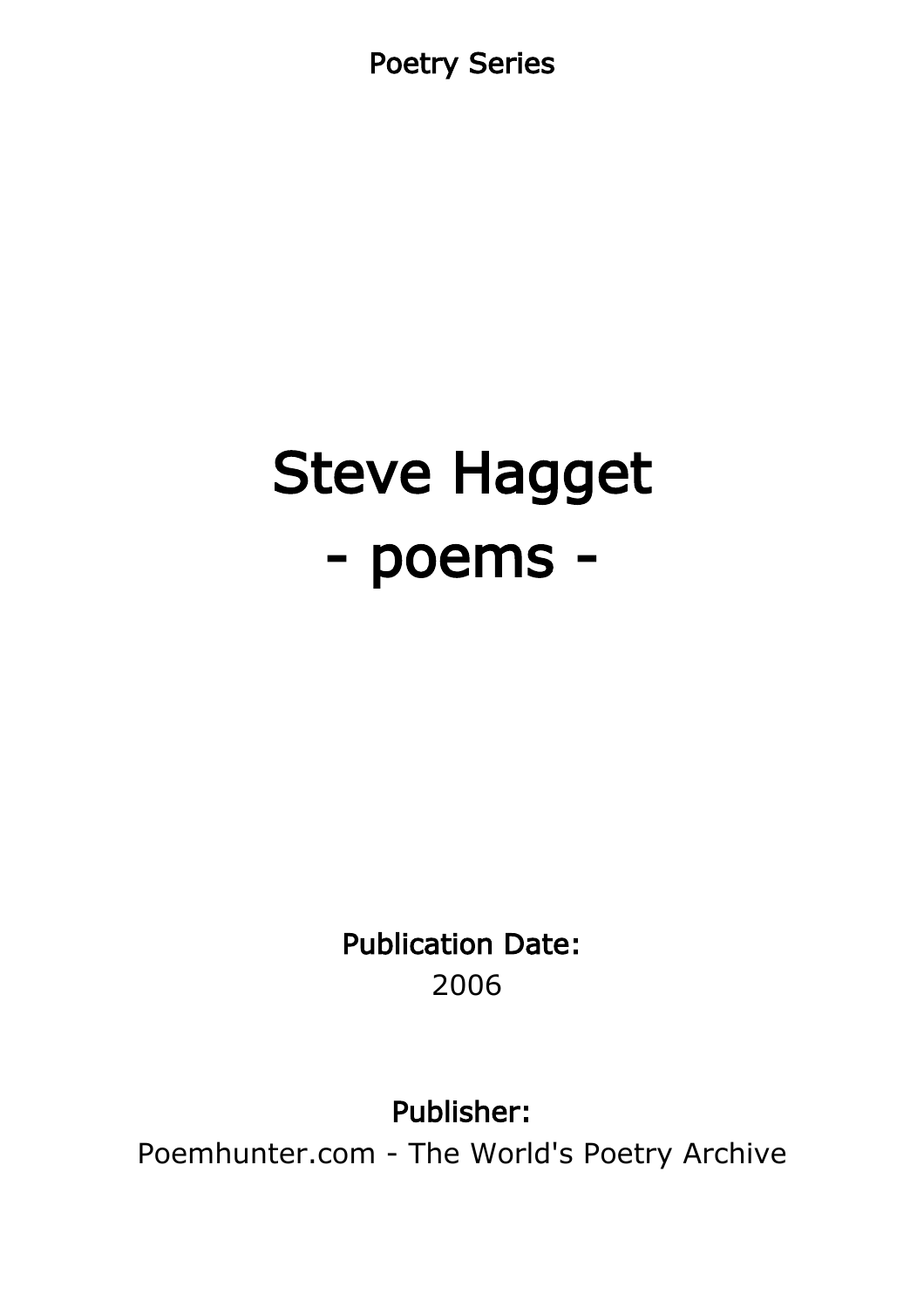# Steve Hagget(25/04/1977)

S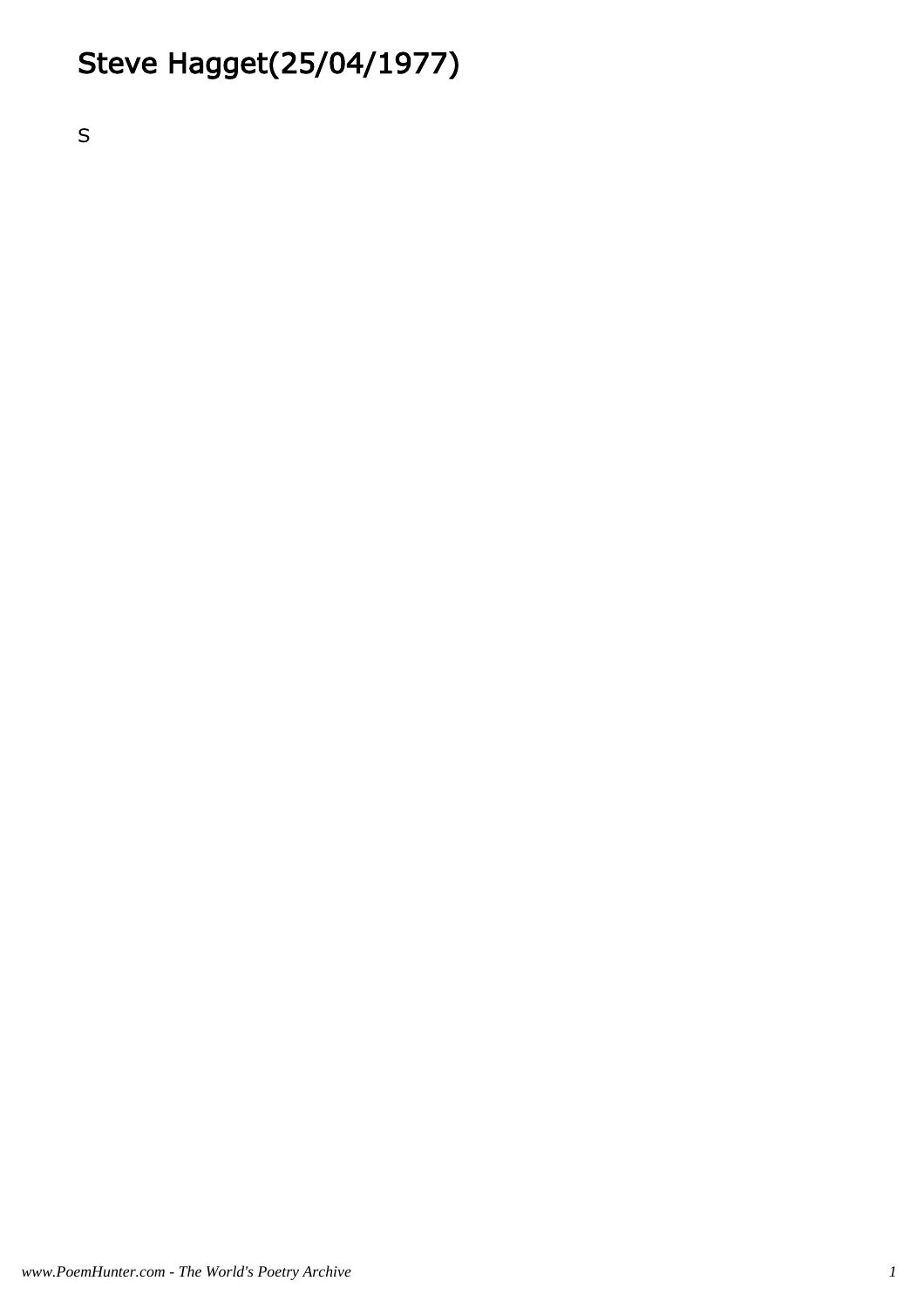# A Mind Set Free

On starry nights the mind is like To step on board a vision; To climb the enigmatic steps – The liquid path to heaven;

Fast to ascend – for some too fast – And then to stop and ponder For here the mind holds precedence Revelling in wonder.

For minds behold what eyes cannot, So stop to gaze in awe At shooting stars, at swirling mists And worlds not seen before;

At light-filled cosmic pantomimes That never cease their games And ever-changing paradigms Of constellation frames.

But then too soon the vision halts Its journey into space, While falling fast the mind clings on But has its fate to face.

For back in its imprisoned home It cannot wander free But lives within the narrow-world That only eyes can see.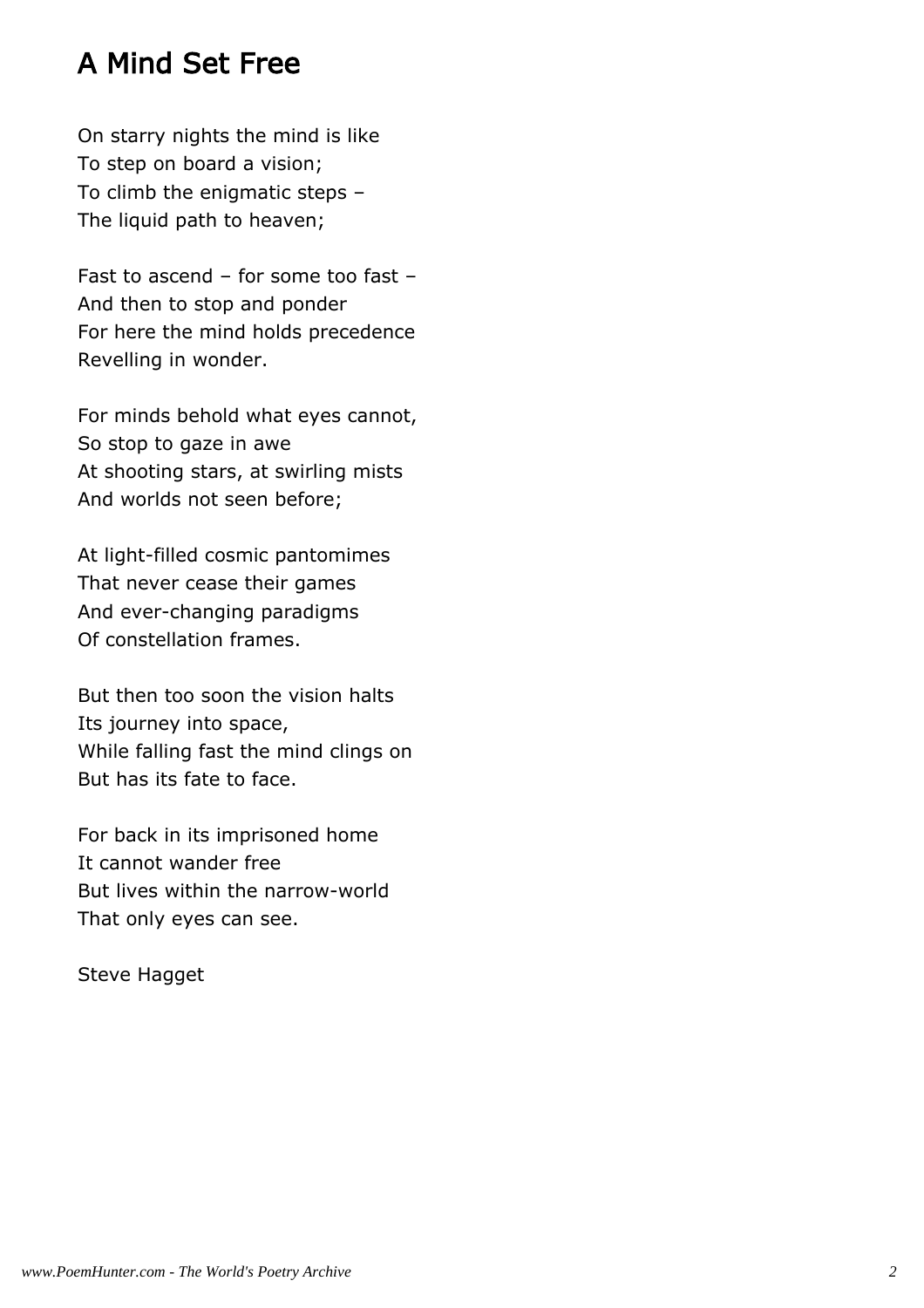#### Painted Waves

As time begins to take its toll Upon the wearied day So starts the silent spectacle Of glittering, lighted play.

For when the earth-bound nature starts To lose its taint and colour A thousand angel eyes do turn Toward the seas of wonder.

For as the sun with care-filled mind Does its desired respite make So to the seas with painted-light The muted artists take.

With brushes dripping red and gold They paint the rippling waters Like frenzied sculptors worshipping The ocean's canvas altar.

Each passing moment has its show, Of royally blended colour That captured with angelic muse Then passes on forever.

But while these heavenly messengers Hold the evening pallet 'Tis only 'til the death of day Then they are forced to cede it.

For through the ghostly hours of night The brooding dark will hide Untold secrets held and leashed And captured deep inside.

Then hope appears with morning sun As swirling golden swathes With phantom mists of due entwine On glassy diamond wave.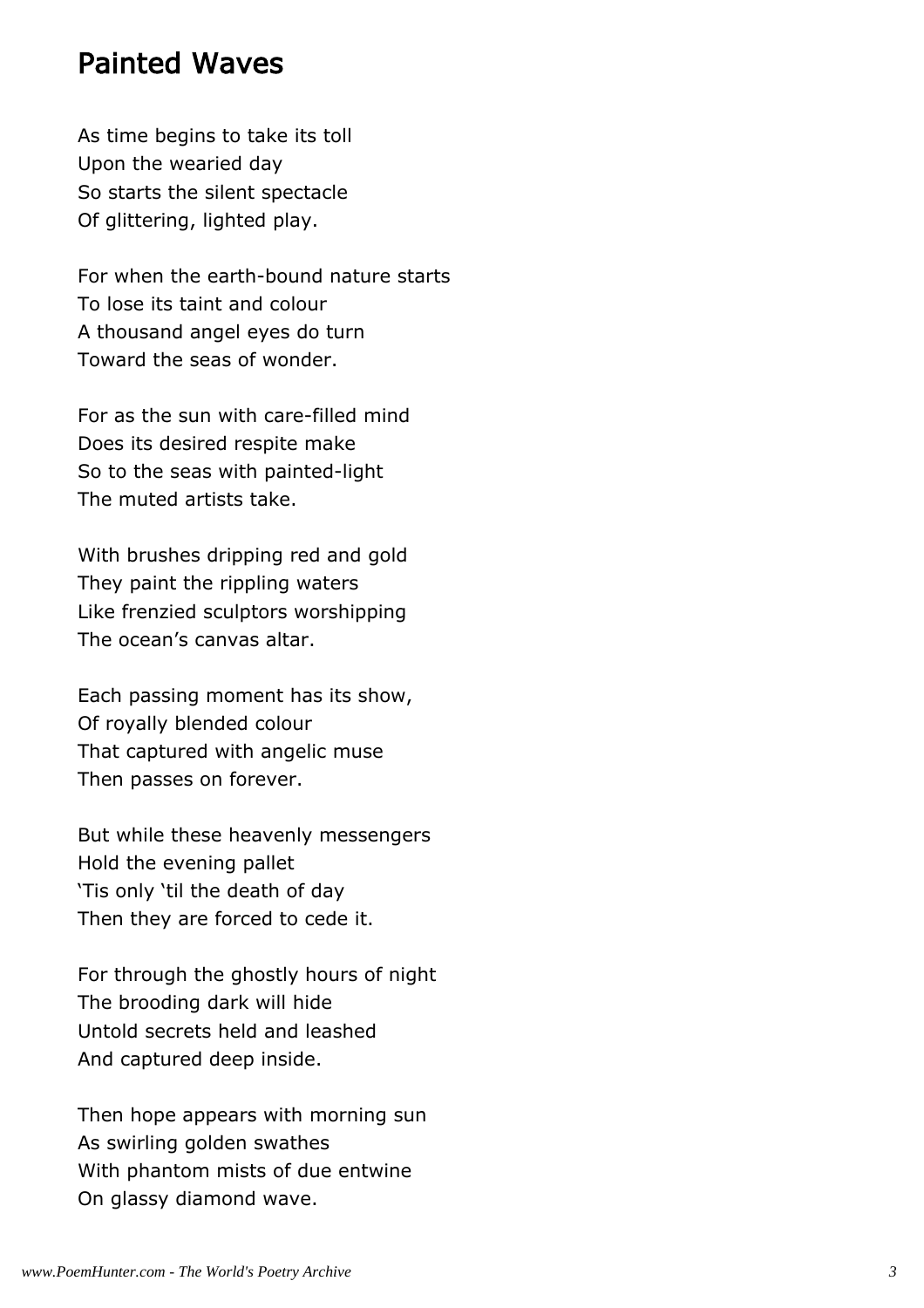With foot-fall light and musical Like captive sprites set free The unchained artist angels draw Once more upon the sea.

And so they carry on full bent To paint their master's picture Until the sun when summit made Returns to land its pleasure.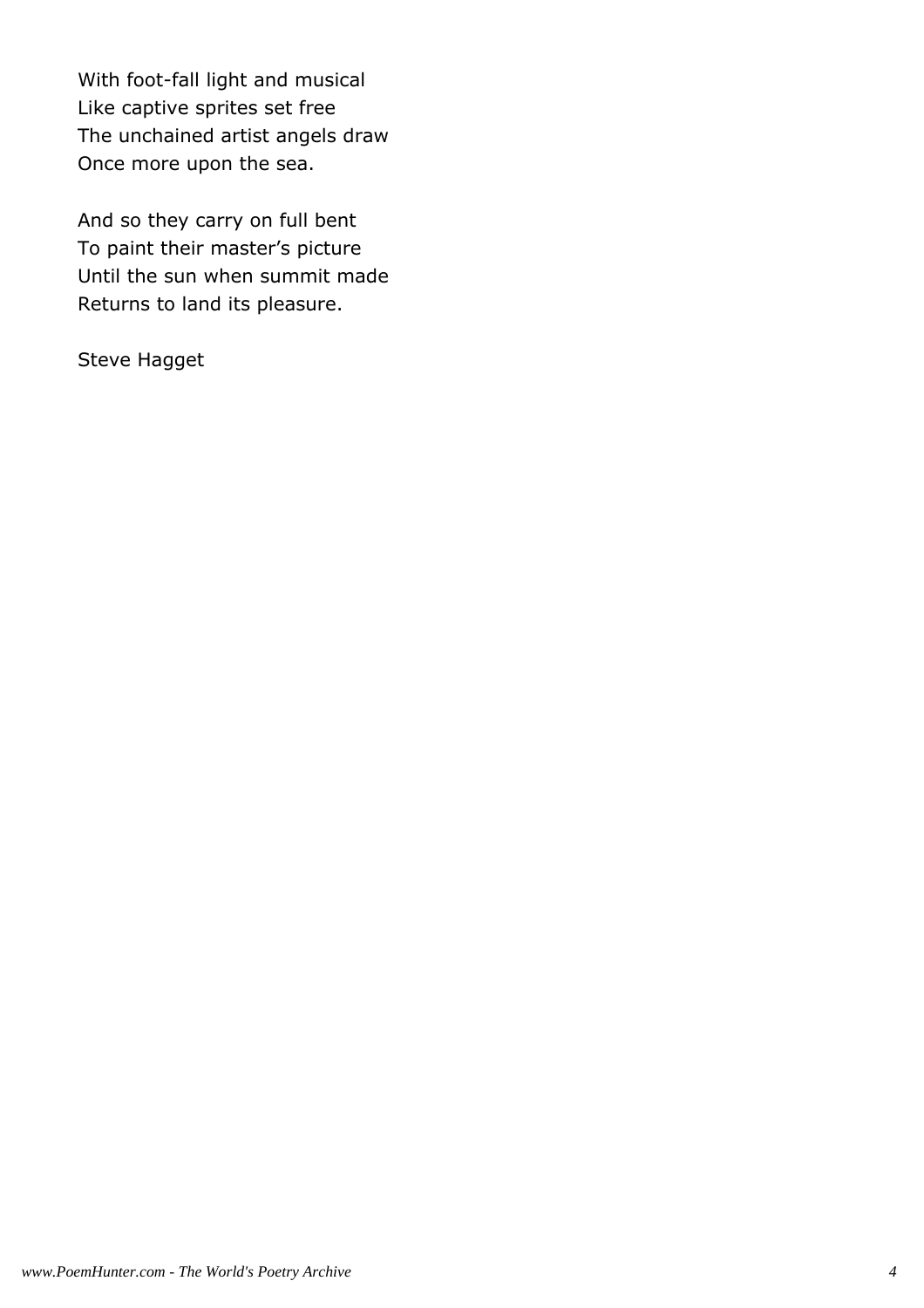# The Never Ending Journey

In cloudless sky and shadeless plain, In dusty waste and yellow sea – Where burning heat untempered reigns; Where wilderness itself runs free.

Though mocking sun and hardened land Would fight within their fist to hide; The beauty that, though seldom seen, Still safely lives and breathes inside.

For empty land, close to its breast, A teeming field conceals Which undeterred by desert scorn A varied scene of life reveals.

On serene wing, with untold strength, The mighty watchmen rise and soar. With piercing presence, they control While dunes of life beneath them pour.

And while they glide on heights above Myriad tales unfold below – Where soft-felt steps and hurrying breath Betray the quest to live and grow.

Borne deep within the sandy bed, The earth-bound slave in basking day, With swift assurance breaks its rest To seize its unsuspecting prey.

With anxious stare and quivering tail, The scuttling kill holds many a place; But numbers scarce conceal its state Or can protect its fragile space.

But flowing through the rolling sand High-leaping beasts unfettered stray, And only imprints left behind Can give the timid game away.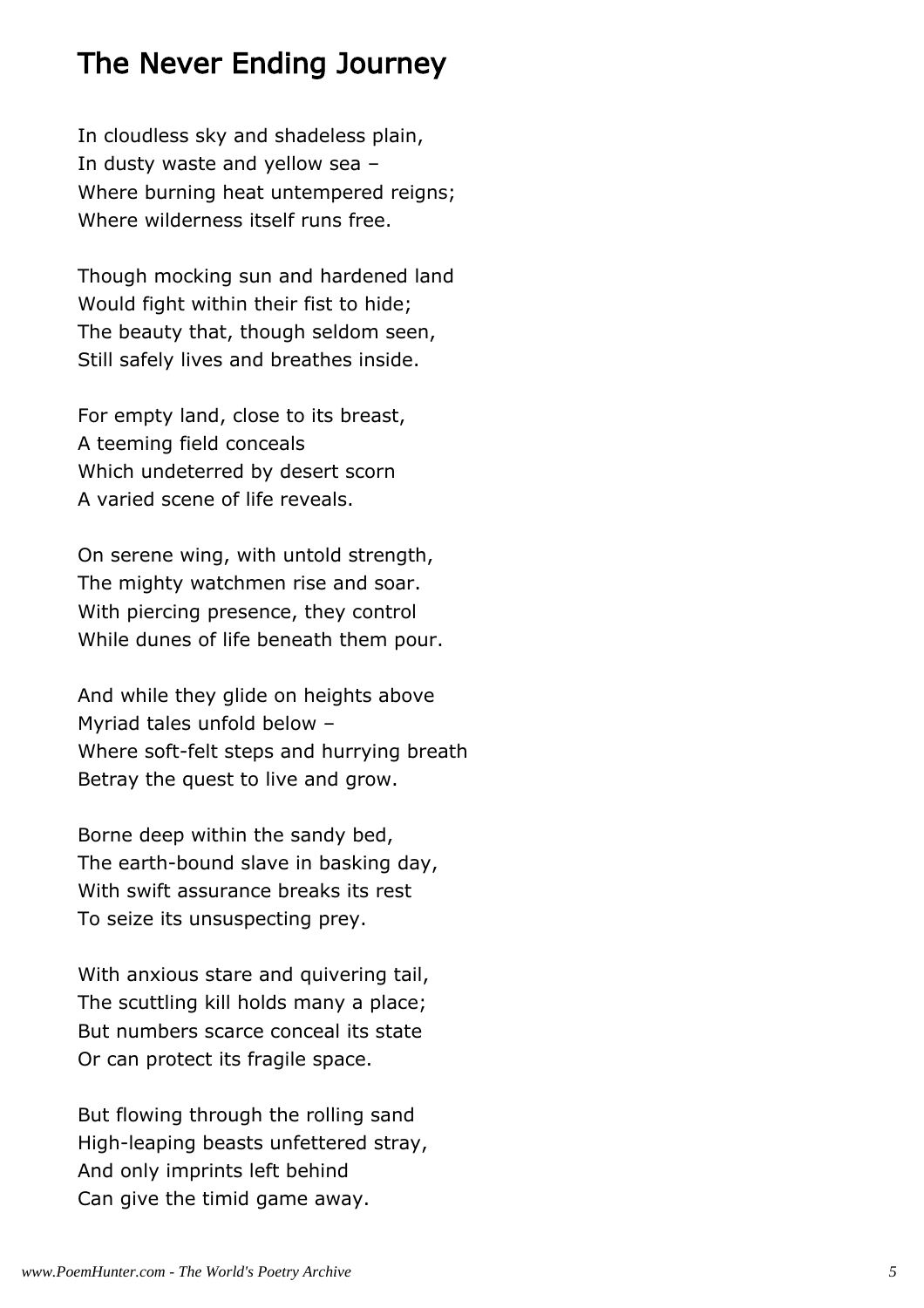And while the scene progresses on A calmer picture stands fast by: Where pink and blue; where green and gold In swaying carpet silent lie.

For this dead place yet deals in life; Calling forth a richer story – The tapestry that makes it thrive Is the never ending journey.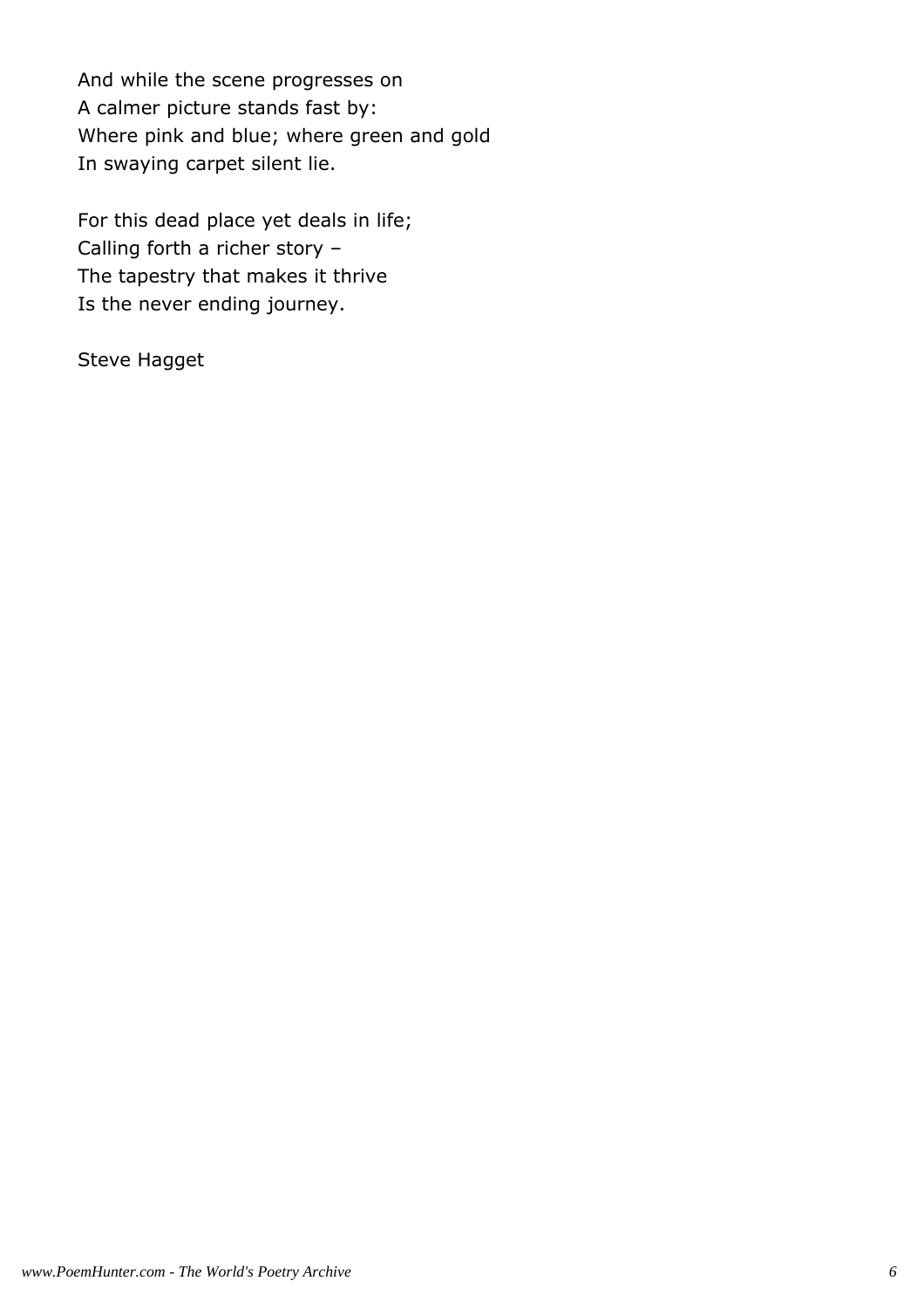# The Osprey

In foreign land of towering pines And hammocks, mangrove-torn A dark-filled night reluctantly Bequeaths a pale dawn

Upon one battered cypress perched, Amidst the morning haze, Bright eyes stare out from part-cocked head With piscicultural gaze.

Intently focussed on the brook, That glides beneath the tree Alive to every shadow's sound Yet never truly free.

For choicelessly these eyes are drawn, As waters break below And like a flash a head snaps back And rippled muscles flow.

Within the slightest moment's breath, Two mighty wings released, Two claws full-stretched, two legs reach out The sinews, strained, unleashed.

The beaten air the only sound, As time itself stands still And, tracer-like, on charted course The osprey meets its kill.

With consummate and practiced ease The painless end begins The single deadly blow is dealt As sharpened claws sink in.

Then up away into the dawn And time resumes its course Two final beats – then disappeared Is this magnetic force.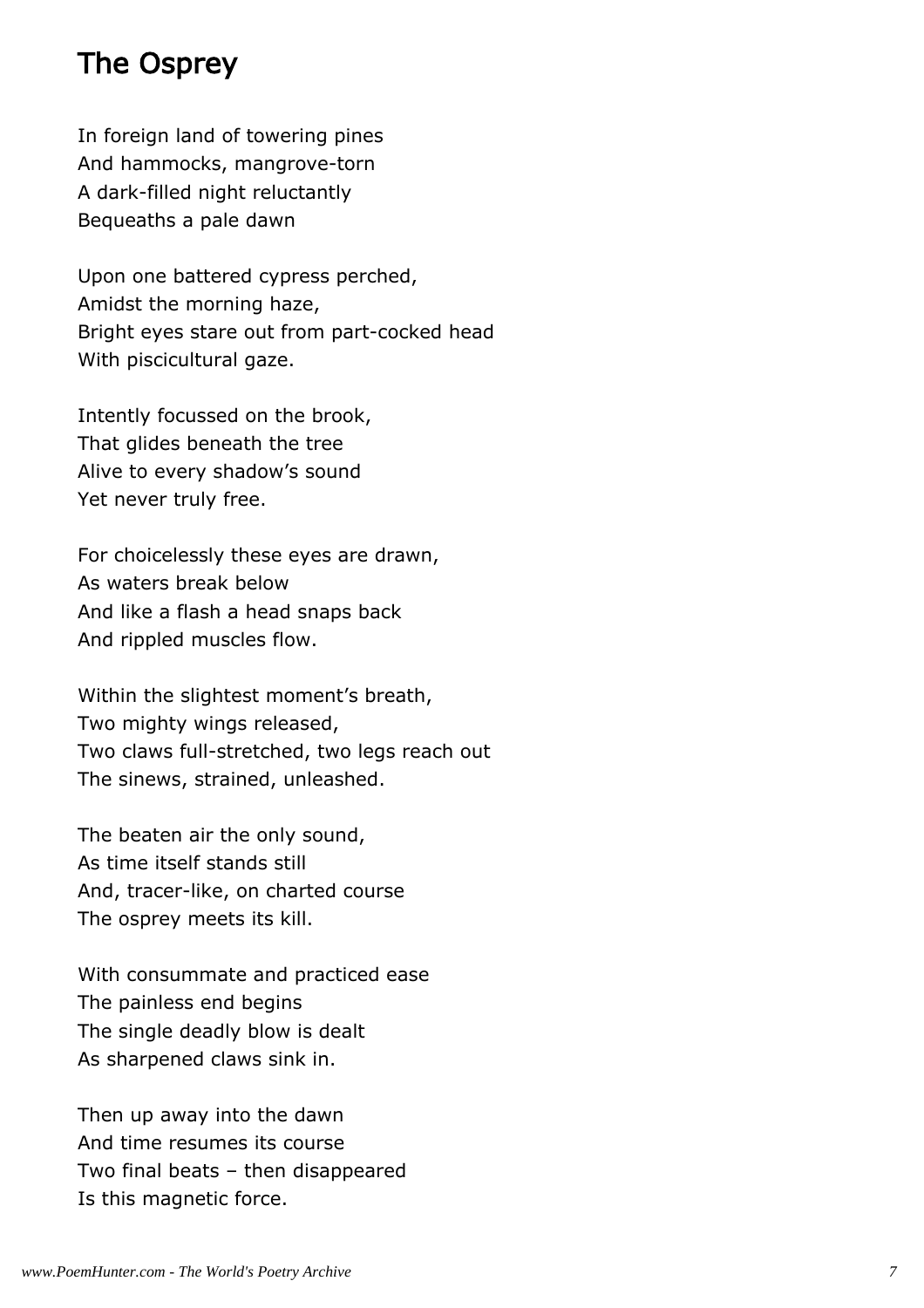The cypress perch and well-filled brook As silent witness stay And as they settle – calm again The sun declares the day.